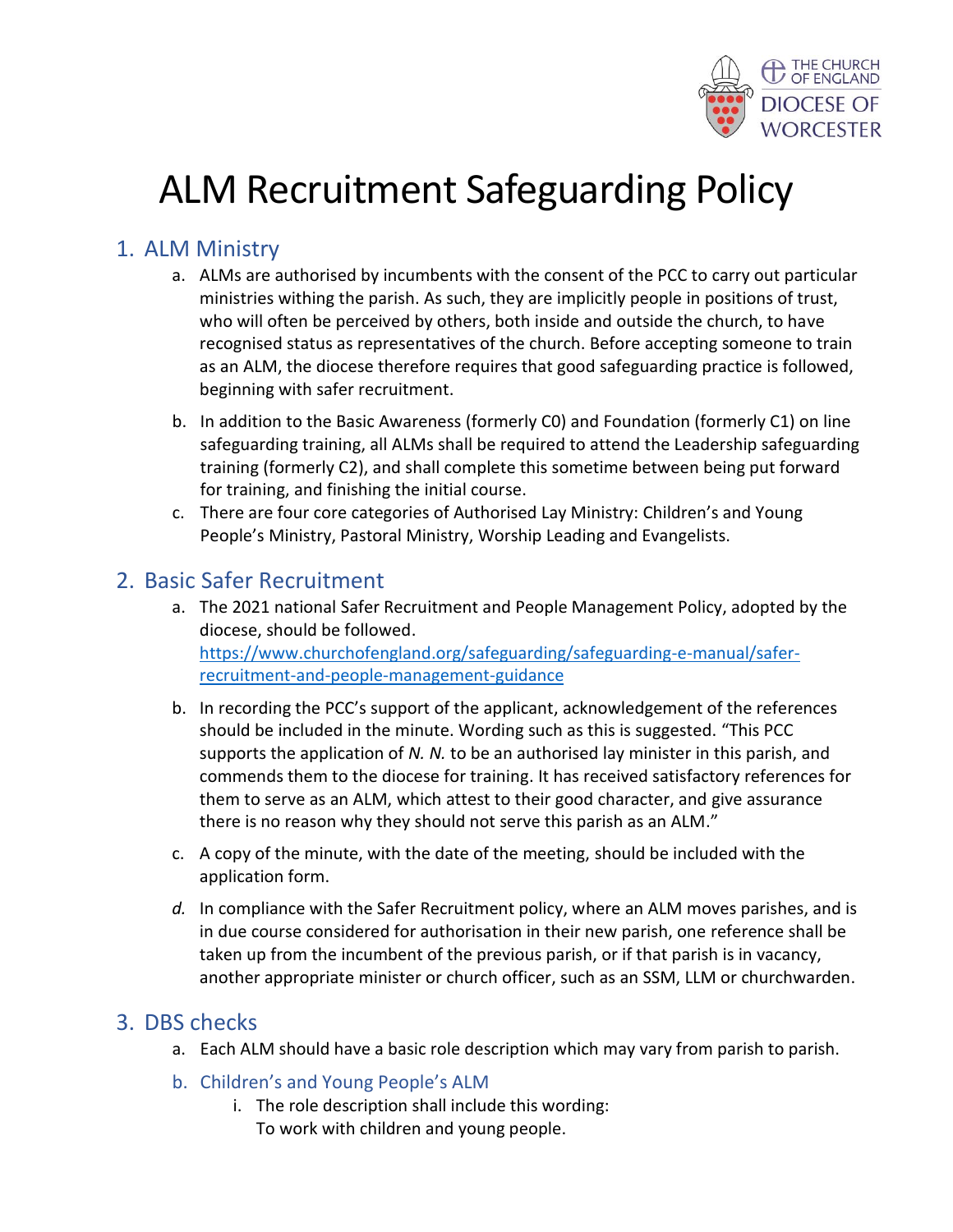To help children and young people understand the Christian faith. To support children and young people as they grow in faith. To help plan and supervise the church's activities with children and young people

ii. A Children's and Young People's ALM requires an enhanced DBS check

### c. Pastoral ALM

- i. The role description shall include this wording: To provide pastoral care on behalf of the church to those who are in need of spiritual, physical, emotional or psychological support. To offer encouragement, advice, and practical support to those with temporary or long-term illnesses, disabilities or needs.
- ii. Where churches have a transport scheme, and Pastoral ALMs provide transport to and from church, or to medical or care appointments, such work should be included in the role description.
- iii. Where ALMs are also visiting care homes, or housebound individuals, on a regular basis, either as a pastoral visit, or to take Holy Communion, such work should also be included in the role description.
- iv. A Pastoral ALM requires an enhanced DBS check

#### d. Worship Leader ALM

- i. The role description shall include this wording: To lead corporate worship on behalf of the church, and help individuals, groups and congregations worship God.
- ii. The worship leader ALM shall review their role description with the incumbent and Parish Safeguarding Officer, at selection, at authorisation, and annually thereafter, to see if the role as presently carried out (for example, if it involves children and young people) requires an enhanced DBS check.
- iii. If the role description requires an enhanced DBS check, one shall be arranged with the PSO.
- iv. If the role description does not justify an enhanced DBS check, a basic DBS check shall be carried out, and the PCC shall cover the cost of this (currently £23).
- v. Where a basic check is carried out, a note shall be made on the application form explaining why the role was only suitable for a basic check, and not an enhanced one.

#### e. Evangelist ALM

- i. The role description shall include this wording: To share the faith of the church and the love of God with those who do not yet know of it.
- ii. The evangelist ALM shall review their role description with the incumbent and Parish Safeguarding Officer, at selection, at authorisation, and annually thereafter, to see if the role as presently carried out (for example, if it involves children and young people) requires an enhanced DBS check.